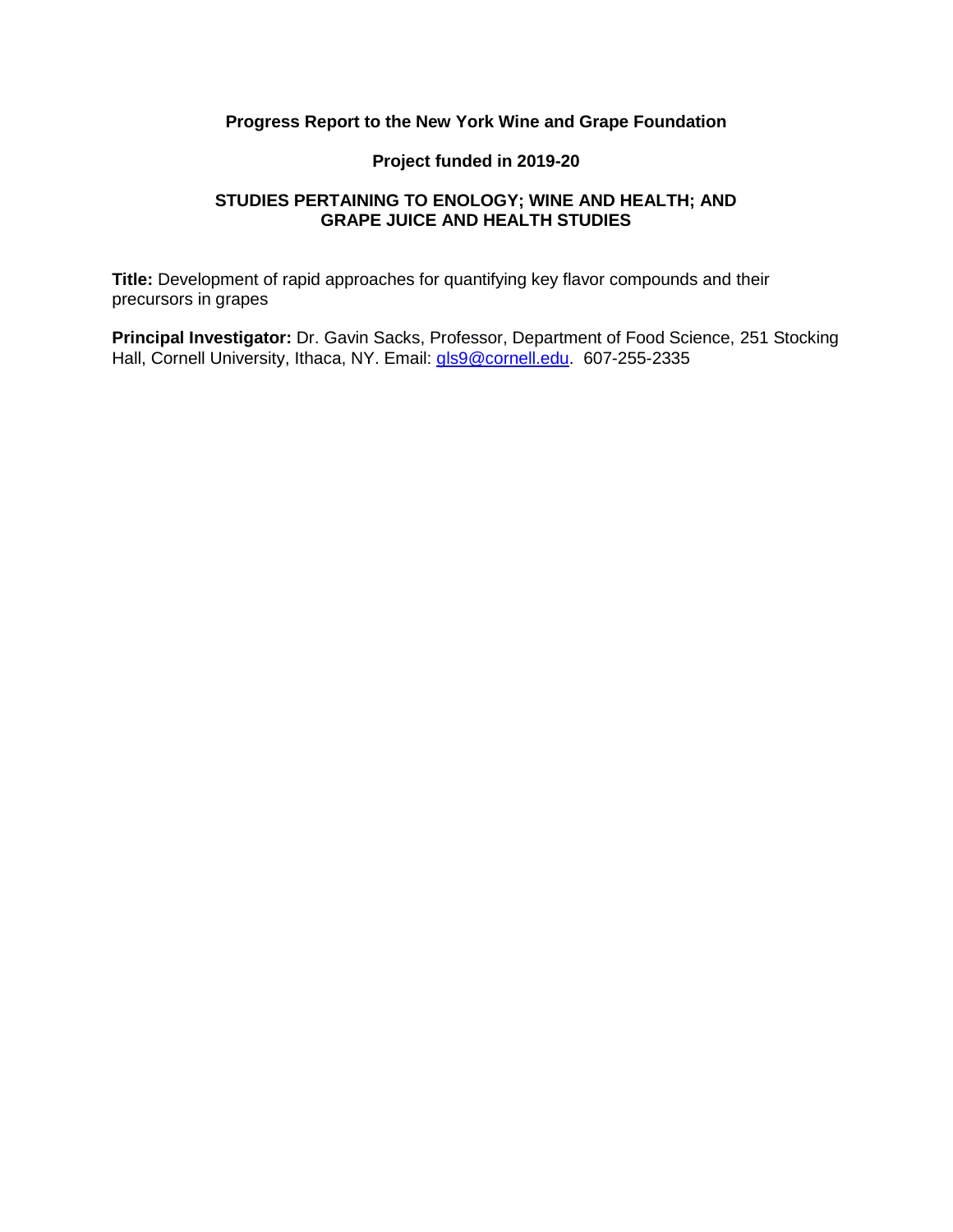## Objectives:

The overall objective of this proposal is to develop new, rapid, and inexpensive analytical methods for characterizing grape-derived flavor compounds or their precursors. In previous years of this project, we have an approach we termed solid-phase mesh-enhanced extraction from headspace (SPMESH), in which a mesh is a coated with a thin layer of a non-polar sorbent. Following extraction, the SPMESH device can be rapidly desorbed by DART – mass spectrometry (DART-MS) to quantify targeted analytes. Over the long term, this work will make analyses of key odor active compounds in grapes more accessible to both wineries and academics. This will allow producers to better evaluate the effects of grapegrowing and winemaking practices on flavor composition, to perform quality control, or to benchmark their wines.

Our specific 2019-20 objectives are as follows:

- 1) Evaluate several strategies to improve detection limits for a new, high throughput method for trace volatile analysis (SPMESH-DART-MS)
- 2) Apply both SPMESH-DART-MS and traditional SPME-GC-MS to rational, targeted analysis of novel odorants in grape germplasm

### Progress towards Objectives

In previous work (Jastrzembski and Sacks, *Analytical Chemistry*, 2016 and Jastrzembski, Bee and Sacks, *J Ag Food Chem*, 2017) we demonstrated solid-phase mesh-enhanced extraction from headspace (SPMESH), in which steel mesh is a coated with a thin layer of a non-polar sorbent. The coated mesh can then be positioned in the headspace of a sample, e.g. grape macerate, before being desorbed into a DART-MS system. Linear responses were observed in the 10-1000 ng/L concentration range for analysis of ultra-trace level odorants like 3-isobutyl-2 methoxypyrazine (IBMP, "green pepper"), with individual analyses requiring only 15 seconds. However, this approach was not automatable. More recently we adapted our approach to use SPMESH sheets in place of individual meshes. Volatiles could then be extracted in parallel form multi-well plates prior to DART-MS analysis. However, tour initial attempts at this approach suffered from poor sensitivity and cross-talk among wells.

In our most recent 2019-20 funding cycle, we had the following two objectives:

### *Previous Objective 1: Evaluate several strategies to improve detection limits for a new, high throughput method for trace volatile analysis (SPMESH-DART-MS)*

Over the last year of funded work (2019-20), we observed that a using tandem MS (MS/MS) in combination with SPMESH could improve detection limits for a key grape odorant, 3-isobutyl-2 methoxypyrazine (IBMP, "green pepper") by an order of magnitude (Bee-DiGregario, Feng, Pan, Dokoozlian, and Sacks; *Foods;* **in review**). We also evaluated several other strategies for improving detection limits, including using solvent desorption instead of DART thermal desorption. This approach did not improve detection limits, and was not further explored (Bee-DiGregario, Rafson, and Sacks, **in preparation**)

We then evaluated the new SPMESH-DART-MS method using commercial grape samples. SPMESH-DART-MS required about 1/10<sup>th</sup> the time for analysis as SPME-GC-MS. We could also achieve good correlation between SPMESH-DART-MS and the gold standard SPME-GC-MS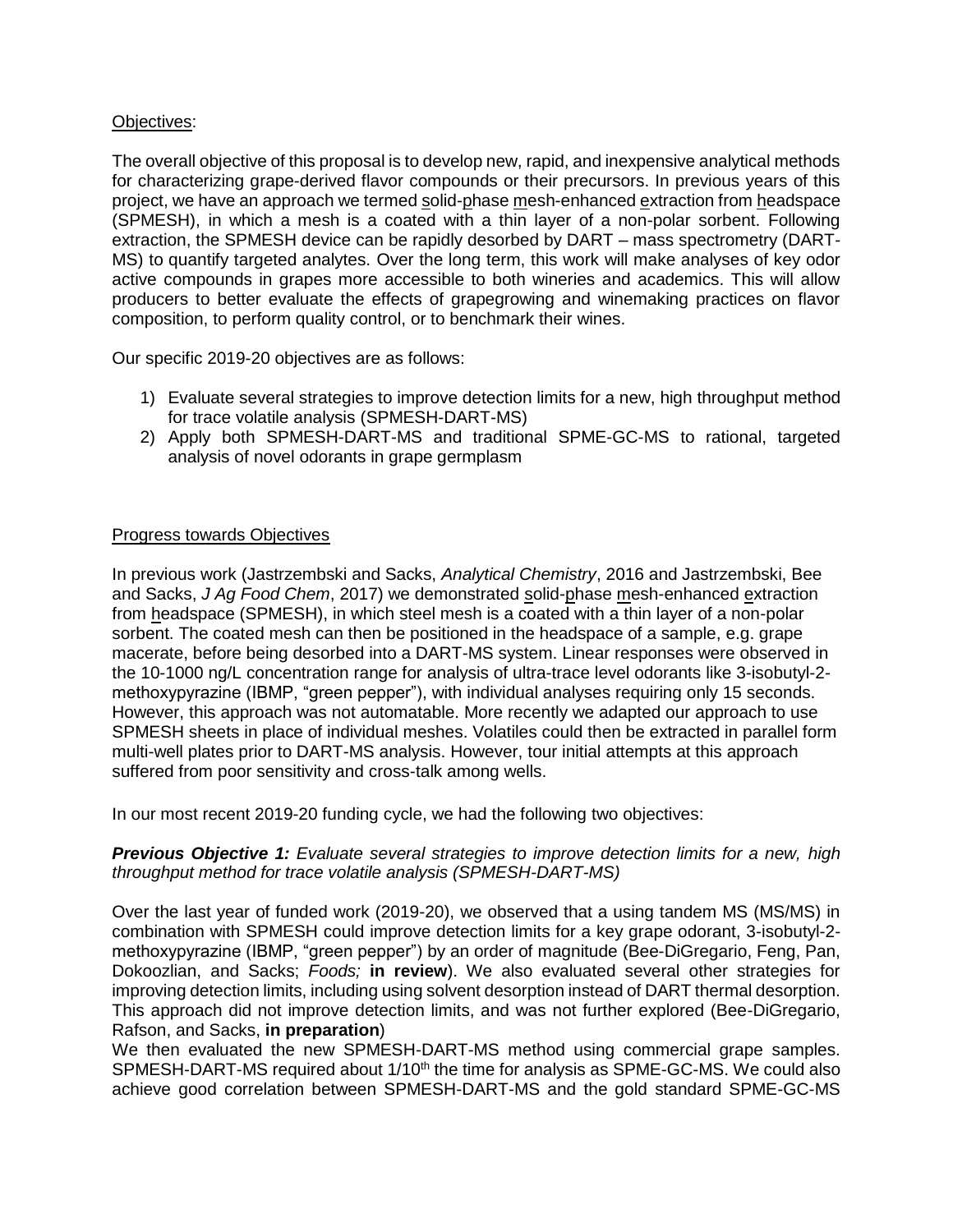method, but only when a heated equilibration step was used prior to SPMESH extraction (Figure 1) (Bee-DiGregario, Feng, Pan, Dokoozlian, and Sacks; *Foods;* **in review**).



*Figure 1 – Validation of SPMESH-DART-MS method (x-axis) against the gold standard SPME-GC-MS method for measurement of IBMP in commercial Merlot and Cabernet Sauvignon grape samples. Without equilibration (black line), poor agreement is observed between the methods. With equilibration (green line), much better agreement can be achieved. Image reproduced from Bee-Digregario, et al Foods, in review.*

*Previous Objective 2: Apply both SPMESH-DART-MS and traditional SPME-GC-MS to rational, targeted analysis of novel odorants in grape germplasm*

Using data from Dunkel, et al (*Angew. Chem.* **2014**), we narrowed a list of known volatiles in all foods and beverages (~10000) to about 220 compounds known to be important to aroma. This list was further curated to 74 odorants by eliminating compounds that would be unstable in a wine matrix due to reactivity at low pH with either sulfites or water, instability in the presence of yeast metabolic activity, or due to poor solubility in hydroalcoholic solutions. Finally, odorants for which good sources already exist from grape or yeast were eliminated (e.g. ethyl esters, linalool). A summary of this process is shown in Figure 2A. The final list had 26 target, novel odorants. Representative examples of these odorants are shown in Figure 2B. Out group harvested 90 accessions from the USDA-GGRU Cold-hardy Grape Collection (Geneva, NY) in 2019. We are currently developing SPME-GC-MS based methods to screen the accessions for these compounds. If accessions with high concentrations of targets are identified, this information can be passed along to grape breeders for them to use in their